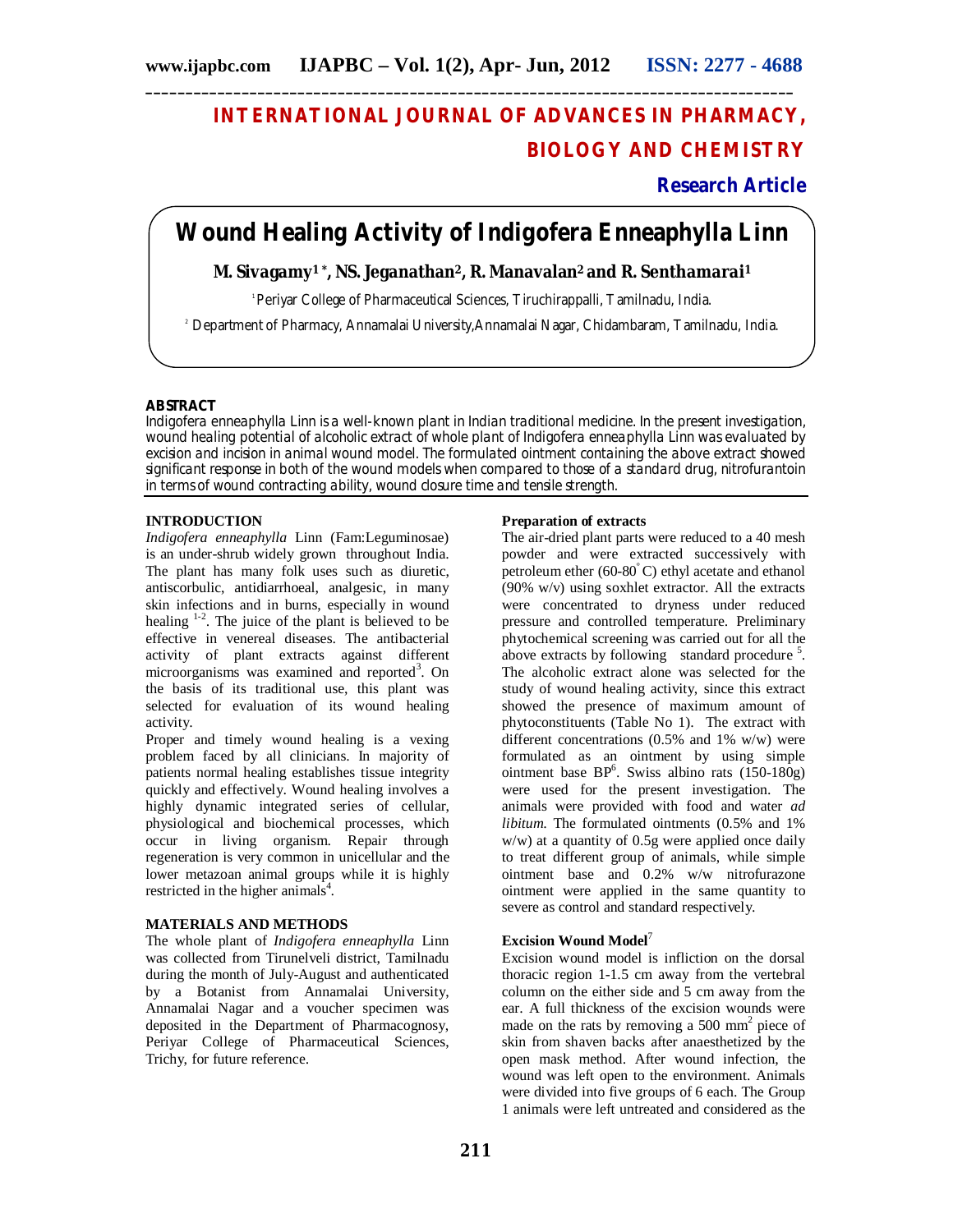control. Group 2 animals served as reference standard and treated with nitrofurazone ointment. Animals of Groups 3 and 4 were treated with 0.5 and 1% w/w of the formulated ointments respectively. Wound healing potential was monitored by wound contraction and wound closure time. Wound contraction was calculated as percentage reduction in wound area. The progressive changes in wound area were monitored planimetrically by tracing the wound margin in graph paper on wounding day followed by sixth, twelfth and eighteenth day (**Fig:1:A-D**).

#### **Incision Wound Model**<sup>8</sup>

All animals were anaesthetized before wound creation and two paravertebral long incisions were made through the skin at the distance of about 1.5cm from midline on each side of the depilated back of the rat. No local or systemic antimicrobials were used throughout the experiment. All groups were treated same as in excision model, the both edges kept together and stitched with black silk surgical thread (no.000) and a curved needle (No.11) were used for stitching. The continuous threads on both wound edges were tightened for good closure of the wound. After stitching, wound was left undressed and then the oral dose was given once a day to the rats upto 9 days. When wounds were cured thoroughly the sutures were removed on the day 9 and tensile strength of cured wound skin was measured using tensiometer  $\frac{7}{7}$  (Fig: 2:A-D)

# **Statistical Analysis** <sup>9</sup>

All the data are expressed as mean  $\pm$  SEM. The values obtained for the extracts were compared with control group using Students 't' test. The values of P<0.001 were considered to indicate a significant difference between the groups.

# **RESULTS AND DISCUSSION**

Preliminary phytochemical screening of the plant showed the presence o**f** alkaloids, aminoacids,

flavonoids, phenolic compounds, saponins, steroids, tannins and triterpenes in alcoholic extract. The results are shown in Table 1.The effect of formulated ointments, nitrofurazone ointment (standard) and simple ointment base (control) in the excision wound model were assessed by measuring the wound area and percentage of wound contraction, while in the incision wound model they were assessed by the tensile strength. The results of excision and incision wound model experiments are given in table 2 and 3 respectively. The results revealed that in excision wound study, the extract formulated ointments showed better and fast healing activity when compared with the untreated control group. The formulation with 1% extract concentration showed action (100%) similar to that of standard drug (99.70%). The formulation containing 0.5% extract concentration though showed good wound healing activity (88.02%), its action was much less than that of other two formulations. In the incision wound studies, there was a significant increase in tensile strength on day10 for both extract ointments and the standard nitrofurazone ointment when compared with the control. The effect produced by the application of the extract ointment (1%w/w) was found to be same as that obtained by the application of nitrofurazone ointment (0.2%w/w). From the above results it is revealed that the wound healing activity of the selected extract may be due to the presence of certain phytoconstituents such as alkaloids, amino acids, phenolic compounds etc.

#### **CONCLUSION**

In conclusion, the results of study showed that the alcoholic extract of *Indigofera ennaephylla* Linn. Effectively stimulates wound contraction (excision wound) and significantly increased the tensile strength of incision wounds in animal models as compared to control group. These findings could justify the inclusion of this plant in the management of wound healing.

| <b>Constituents</b>      | Pet-ether | Ethylacetate | <b>Alcohol</b> |
|--------------------------|-----------|--------------|----------------|
| Alkaloids                |           |              |                |
| Aminoacids               |           |              |                |
| Anthroquinone glycosides |           |              |                |
| Flavonoids               |           |              |                |
| Oils                     |           |              |                |
| Phenolic groups          |           |              |                |
| Saponins                 |           |              |                |
| Steroids                 |           |              |                |
| <b>Sugars</b>            |           |              |                |
| Tannins                  |           |              |                |
| Triterpenes              |           |              |                |

**Table 1: Preliminary Phytochemical screening of the whole plant of** *Indigofera enneaphylla* **Linn**

 $+=$  Present  $-$  = Absent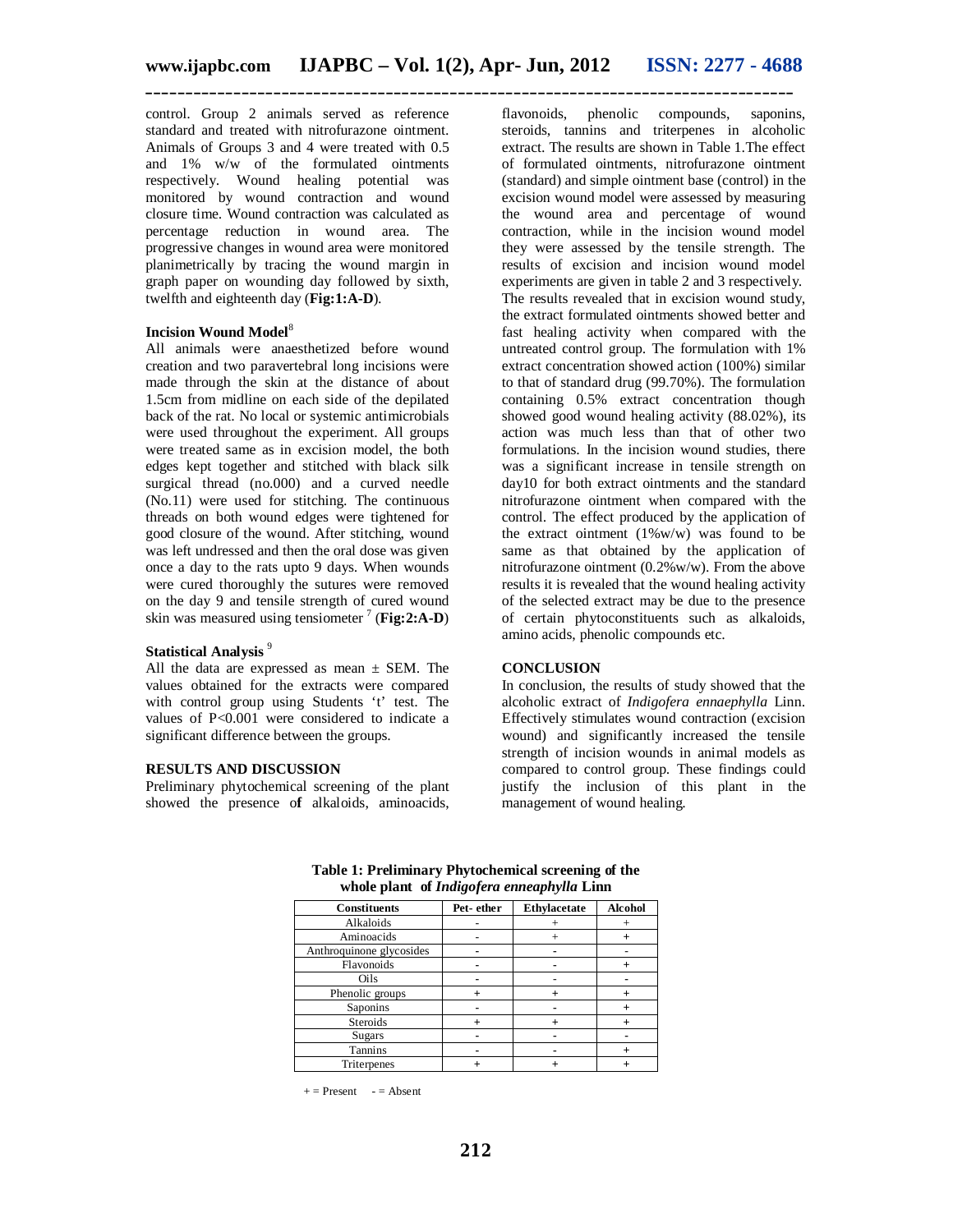| <b>Table 2.</b> Effect of <i>Indigo full embeddivide</i> officinely on excision wound model in Tats |                                                                                                 |                                  |                            |                              |  |
|-----------------------------------------------------------------------------------------------------|-------------------------------------------------------------------------------------------------|----------------------------------|----------------------------|------------------------------|--|
|                                                                                                     | Wound area $(mm^2 \pm SEM)$ and ( percentage of wound contraction)<br><b>Post Wounding days</b> |                                  |                            |                              |  |
| <b>Treatment</b>                                                                                    |                                                                                                 |                                  |                            |                              |  |
|                                                                                                     | 0 day                                                                                           | $\overline{6}$ <sup>th</sup> day | $12$ <sup>th</sup> day     | $18th$ day                   |  |
| Simple ointment base                                                                                | $530\pm 33.6$                                                                                   | $424 \pm 30.1$                   | $269 \pm 14.3$             | $179 \pm 11.8$               |  |
|                                                                                                     | (0)                                                                                             | (20.0)                           | (49.2)                     | (66.1)                       |  |
| Nitrofurazone<br>Ointment $(0.2\%$ w/w)                                                             | 515.72+4.0480<br>(0.00)                                                                         | $286.50 \pm 8.790$<br>(44.66)    | $83.00 + 1.421$<br>(84.08) | $0.48 \pm 0.500$<br>(99.70)  |  |
| Extract ointment<br>$(0.5\%$ w/w)                                                                   | $496.74 + 4.890$<br>(0.00)                                                                      | $304.52 + 6.280$<br>(40.42)      | $85.00 + 2.882$<br>(83.86) | $6.76 \pm 0.680*$<br>(88.02) |  |
| Extract ointment<br>$(1.0\%$ w/w)                                                                   | $502.64 \pm 5.106$                                                                              | $286.00 \pm 3.102$               | $70.25 \pm 1.314$          | $0.00 \pm 0.000*$            |  |
|                                                                                                     | (0.00)                                                                                          | (45.00)                          | (86.60)                    | (100.00)                     |  |

# **Table 2: Effect of** *Indigofera enneaphylla* **ointment on excision wound model in rats**

\*P <0.001 (n=6)

## **Table 3: Effect of** *Indigofera enneaphylla* **ointment on excision wound model in rats**

| Treatment                              | Tensile strength<br>in grams $\pm$ SEM |
|----------------------------------------|----------------------------------------|
| Control                                | $404+13.2$                             |
| Nitrofurazone ointment $(0.2\%$ w/w)   | $542 \pm 10.86$                        |
| Extract ointment $(0.5\% \text{ w/w})$ | 534±10.58*                             |
| Extract ointment $(1.0\% \text{ w/w})$ | $538+11.2*$                            |
| $*D \neq 0.001$ ( $\equiv$ $\in$ )     |                                        |

 $P < 0.001$  (n=6)



A. Excision wound on first day C. Excision wound  $12<sup>th</sup>$  day B. Excision wound on  $6<sup>th</sup>$  day D. Excision wound on  $18<sup>th</sup>$  day

**Fig. 1: Excision wound healing: A. Excision wound on first day; B. Excision wound on 6th day; C. Excision wound 12th day; D. Excision wound on 18th day**